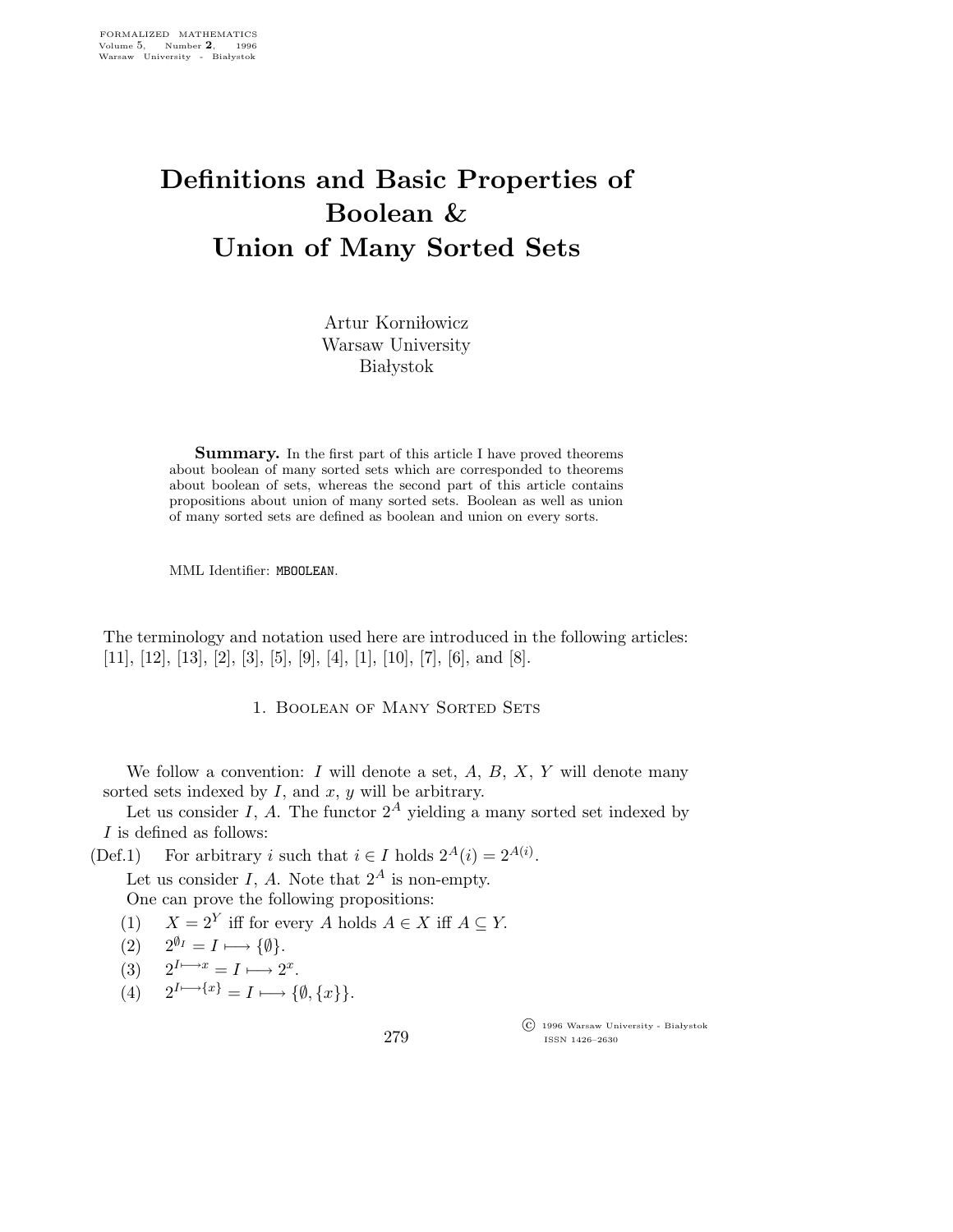- (5)  $\emptyset_I \in 2^A$ .
- (6) If  $A \subseteq B$ , then  $2^A \subseteq 2^B$ .
- (7)  $2^A \cup 2^B \subseteq 2^{A \cup B}$ .
- (8) If  $2^A \cup 2^B = 2^{A \cup B}$ , then for arbitrary *i* such that  $i \in I$  holds  $A(i) \subseteq B(i)$ or  $B(i) \subseteq A(i)$ .
- (9)  $2^{A \cap B} = 2^A \cap 2^B$ .
- $(10)$   $2^{A\setminus B} \subseteq (I \longmapsto {\emptyset}) \cup (2^A \setminus 2^B).$
- (11)  $X \in 2^{A \setminus B}$  iff  $X \subseteq A$  and X misses B.
- (12)  $2^{A\setminus B} \cup 2^{B\setminus A} \subseteq 2^{A \div B}.$
- (13)  $X \in 2^{A-B}$  iff  $X \subseteq A \cup B$  and X misses  $A \cap B$ .
- (14) If  $X \in 2^A$  and  $Y \in 2^A$ , then  $X \cup Y \in 2^A$ .
- (15) If  $X \in 2^A$  or  $Y \in 2^A$ , then  $X \cap Y \in 2^A$ .
- (16) If  $X \in 2^A$ , then  $X \setminus Y \in 2^A$ .
- (17) If  $X \in 2^A$  and  $Y \in 2^A$ , then  $X \dot{-} Y \in 2^A$ .
- (18)  $[[X, Y]] \subseteq 2^{2^{X \cup Y}}$ .
- (19)  $X \subseteq A$  iff  $X \in 2^A$ .
- $(20)$  MSFuncs $(A, B) \subseteq 2^{\llbracket A, B \rrbracket}$ .

## 2. Union of Many Sorted Sets

Let us consider I, A. The functor  $\bigcup A$  yields a many sorted set indexed by I and is defined as follows:

(Def.2) For arbitrary i such that  $i \in I$  holds  $(\bigcup A)(i) = \bigcup A(i)$ .

Let us consider *I*. Observe that  $\bigcup_{i} (\emptyset_I)$  is empty yielding.

We now state a number of propositions:

- $(21)$  $\bigcup X$  iff there exists Y such that  $A \in Y$  and  $Y \in X$ .
- $(22)$  $\bigcup (\emptyset_I) = \emptyset_I.$
- $(23)$  $(I \longmapsto x) = I \longmapsto \bigcup x.$
- $(24)$  $\bigcup (I \longmapsto \{x\}) = I \longmapsto x.$
- $(25)$  $\bigcup (I \longmapsto \{\{x\}, \{y\}\}\big) = I \longmapsto \{x, y\}.$
- (26) If  $X \in A$ , then  $X \subseteq \bigcup A$ .
- (27) If  $A \subseteq B$ , then  $\bigcup A \subseteq \bigcup B$ .
- $(28)$  $(A \cup B) = \bigcup A \cup \bigcup B.$
- $(29)$  $(A \cap B) \subseteq \bigcup A \cap \bigcup B$ .
- $(30)$  $1(2^A) = A$ .
- $(31)$   $A \subseteq 2\bigcup A$ .
- $(32)$ If  $\bigcup Y \subseteq A$  and  $X \in Y$ , then  $X \subseteq A$ .